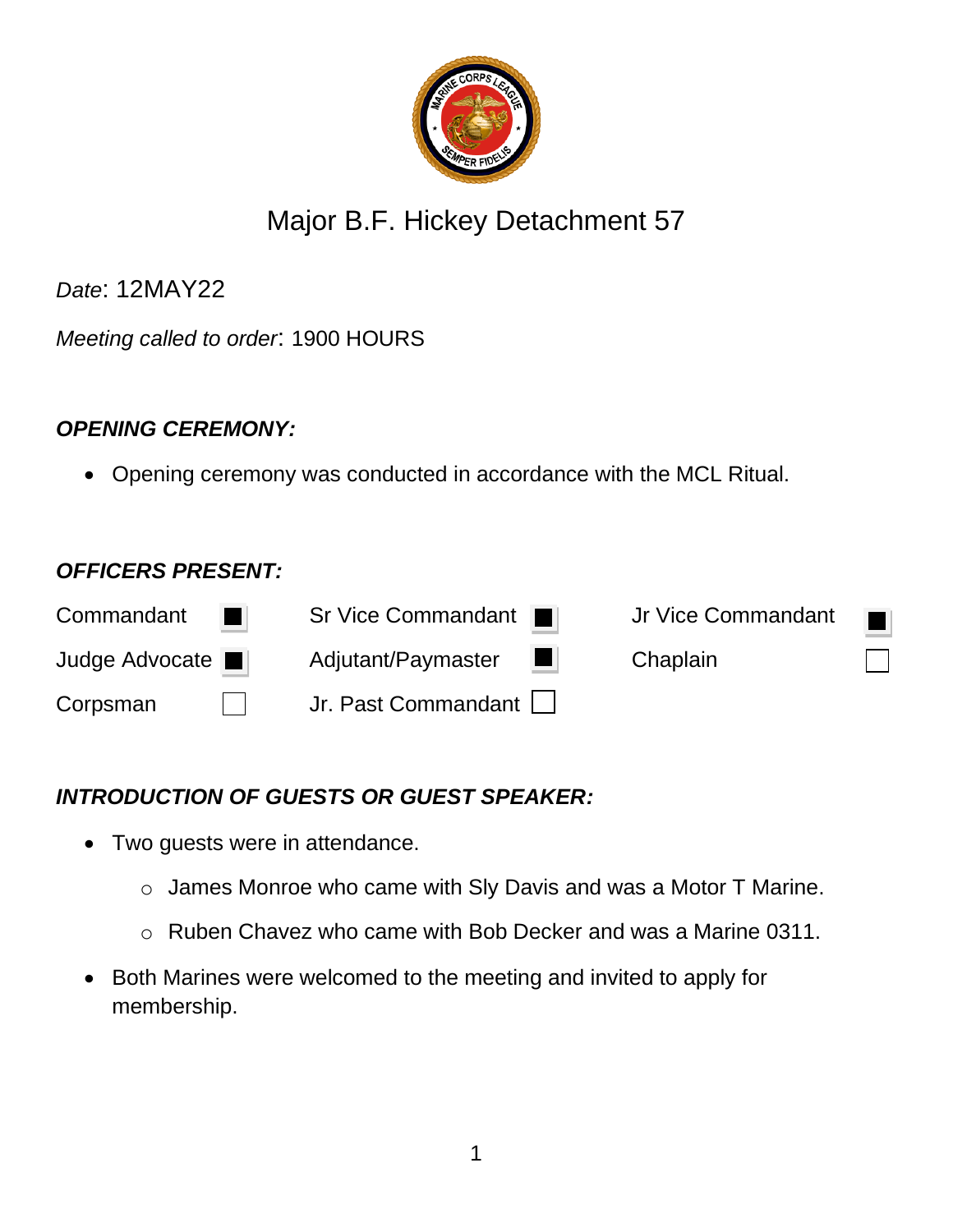# *APPLICATIONS SUBMITTED FOR NEW MEMBERSHIP:*

• None

# *BALLOTING ON APPLICATIONS FOR MEMBERSHIP***:**

• None

#### *NEW MEMBER OATH OF MEMBERSHIP***:**

• The oath of membership was administered to Jim Rexroad.

# *ADJUTANT'S REPORT:*

- **Minutes of Previous Meeting**
	- o Posted Online at [www.stpetemcl.org](http://www.stpetemcl.org/)
	- Motion to waive reading of and accept the Minutes for the 14APR22 meeting as posted online made by Marine Brandon Robinson.
	- Motion Seconded by Marine Eric Tsai.
	- Discussion None
		- **Motion Passes**
- **Correspondence Received** 
	- o None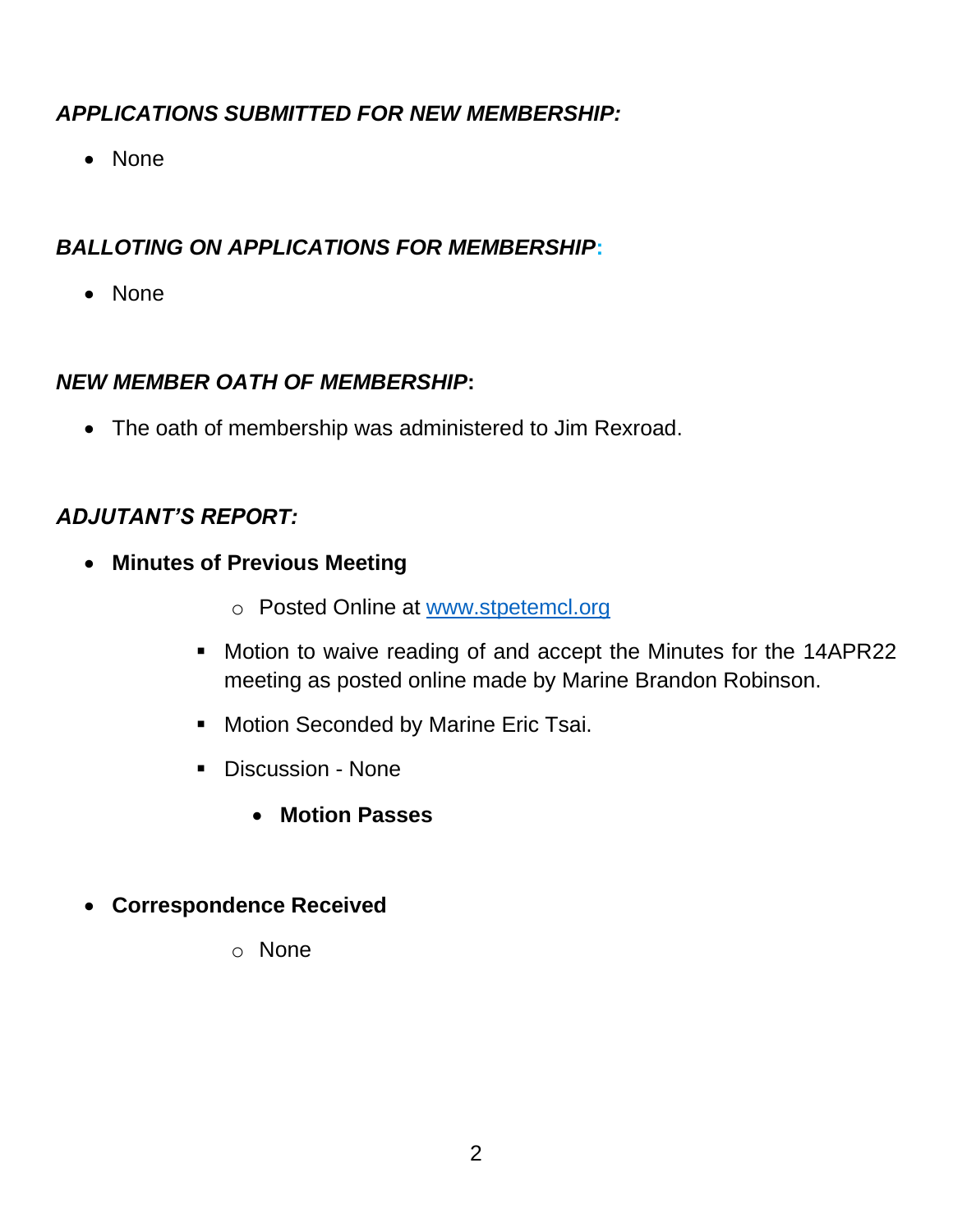# *PAYMASTER'S REPORT:*



Marine Corps League Major B. F. Hickey - Detachment 57 **PAYMASTERS REPORT**

Date: 5-MAY-2022

#### Wells Fargo Detachment 57 Account Activity:

| End of the Day                          | 1-Apr-22 Balance |                             | \$18,746.08  |  |
|-----------------------------------------|------------------|-----------------------------|--------------|--|
|                                         |                  | <b>Total Deposits:</b>      | \$4,226.50   |  |
|                                         |                  | Expenditures:               | (\$3,000.70) |  |
| End of the Day 30-Apr-22 Balance        |                  |                             | \$19,971.88  |  |
| <b>Regions Bingo Account Activity:</b>  |                  |                             |              |  |
| <b>Belcher Disbursement for APRIL</b>   |                  | \$827.00                    |              |  |
| <b>Regions Bank Fees</b>                |                  |                             | (\$30.36)    |  |
|                                         |                  | <b>Remaining After Fees</b> | \$796.64     |  |
| Amount to be Transferred to Wells Fargo |                  |                             | \$775.00     |  |

#### *Any discussion? (Vote not necessary).*

#### *CHAPLAINS REPORT:*

- Report of the Sick or Distressed:
	- o Marine Bostrom remains at the care facility at Bay Pines.
	- o Marine Skip Kiels is encountering a new set of medical issues. Further details were unavailable.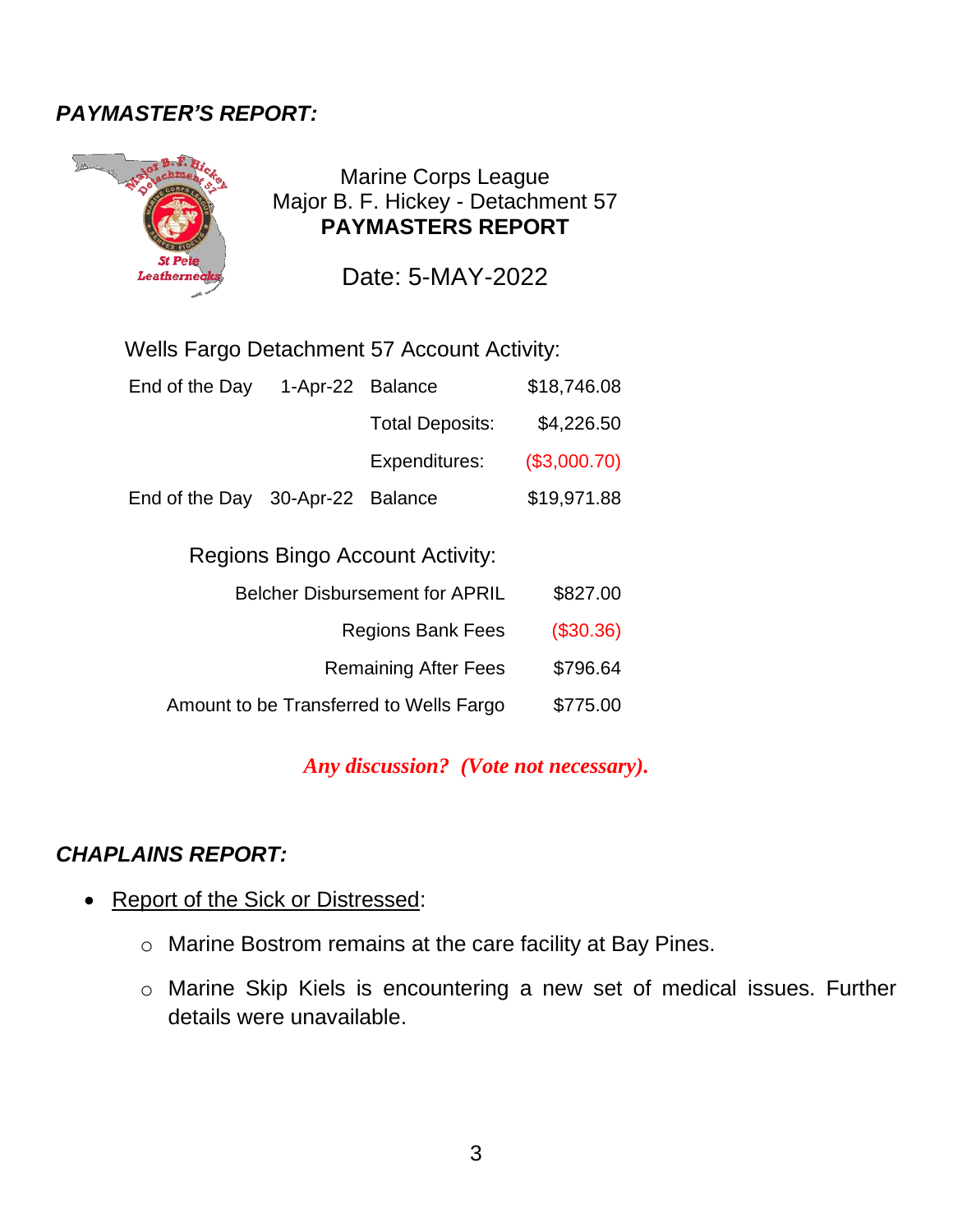# *REPORT OF OFFICERS AND STAFF:*

### **Commandant:**

- Commandant recommended that we make our annual WWAR \$5,000 donation at the Gala Event this coming Saturday. He stated that we have a balance of over \$19,000 and need to begin disbursing some funds. It's in the budget so there is no need for a vote, but are there any comments?
- Commandant read off list of the 10 members who are attending the WWAR Gala this coming Saturday at the Sheraton Sand Key.
	- Bob Decker Tim Bulu JD Pate Rudy Fontane Emma Mattes Rick McCool Gwen McCool Rob McCool Eli Rodriquez Eric Tsai
- Commandant explained why we are repeating the Installation of Officers at the end of the meeting. He stated that it turns out that the Jr. Past Commandant is actually an appointed position, and since he conducted the installation, he can't install himself. We all just overlooked that the Past Commandant is an appointed position. A correct ROI has been printed out and Rudy will sign as the Installing **Officer**

#### **Sr. Vice Commandant:**

• The next quarterly Birthday Party will be held at Quaker Steak and Lube sometime in late June.

#### **Jr. Vice Commandant:**

• Reminded everyone about the Memorial Day Ceremony at Bay Pines.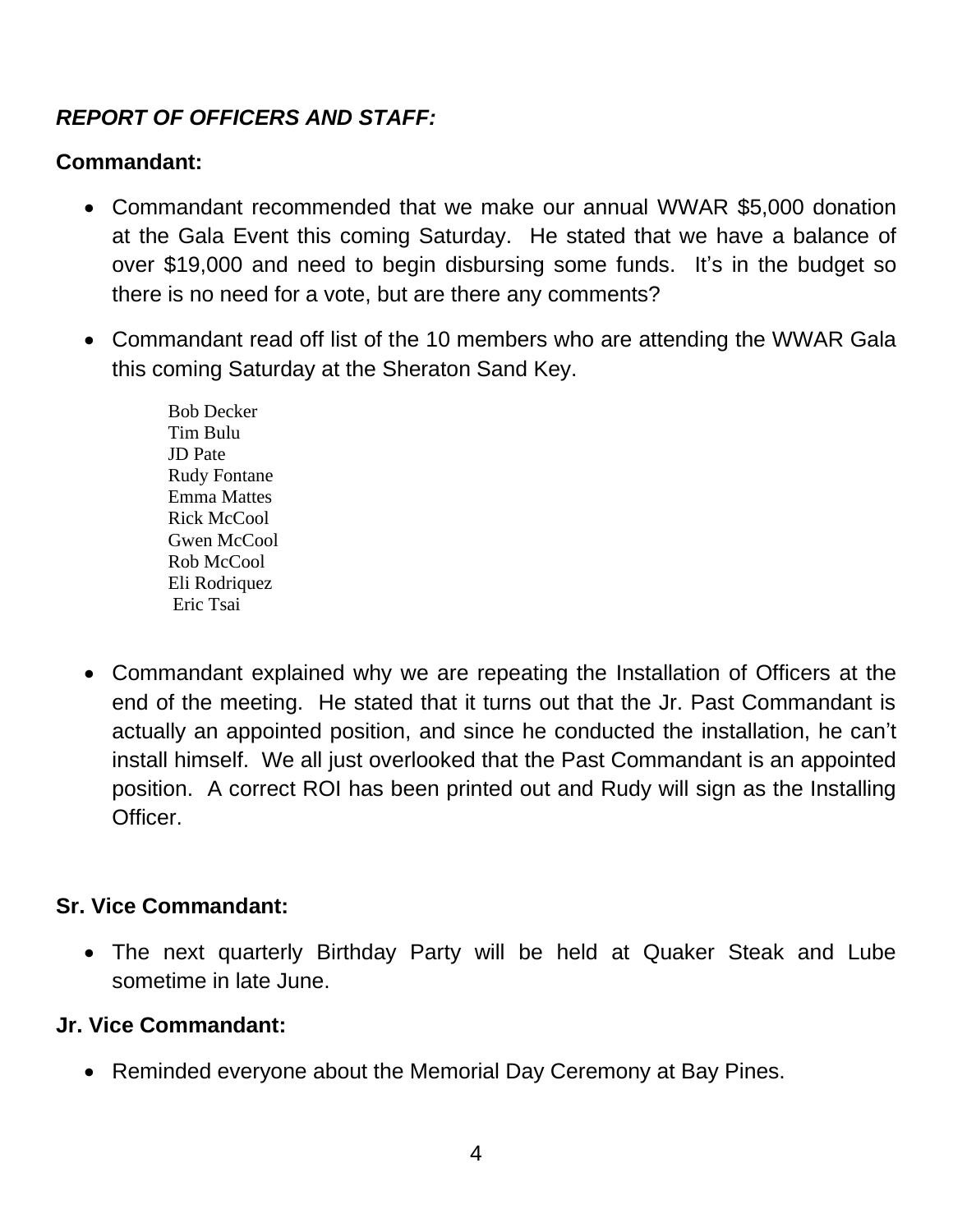#### **Jr. Past Commandant:**

• None

### **Judge Advocate:**

• None

# **Sergeant-at-Arms:**

• Mike reported that there is a delay in the shirt orders due to supply chain problems.

# *REPORT OF STANDING COMMITTEES:*

# **Rose Sale Committee (Bob Decker):**

- Walmart Rose Sale is cancelled new manager of 1 week was clueless about our coming out this weekend – now need to apply online to do sidewalk fundraisers but their website doesn't seem to indicate a way to do that. Bob will call the manager to clarify what's going on with that.
- Next Rose Sale is May 28<sup>th</sup> & 29<sup>th</sup> at WinnDixie, 10202 Seminole Blvd., Largo, FL 33778. Located at the intersection of 102<sup>nd</sup> Ave. and Seminole Blvd. on the west side of the street.

# **Car Show Committee (Bob Decker):**

• Bob asked for volunteers for this year's Car Show Committee and to have first committee meeting on Thursday May 26<sup>th</sup> at the VFW Post 4364. Marines Tim Bulu, Eric Tsai and Eli Rodriguez volunteered to serve.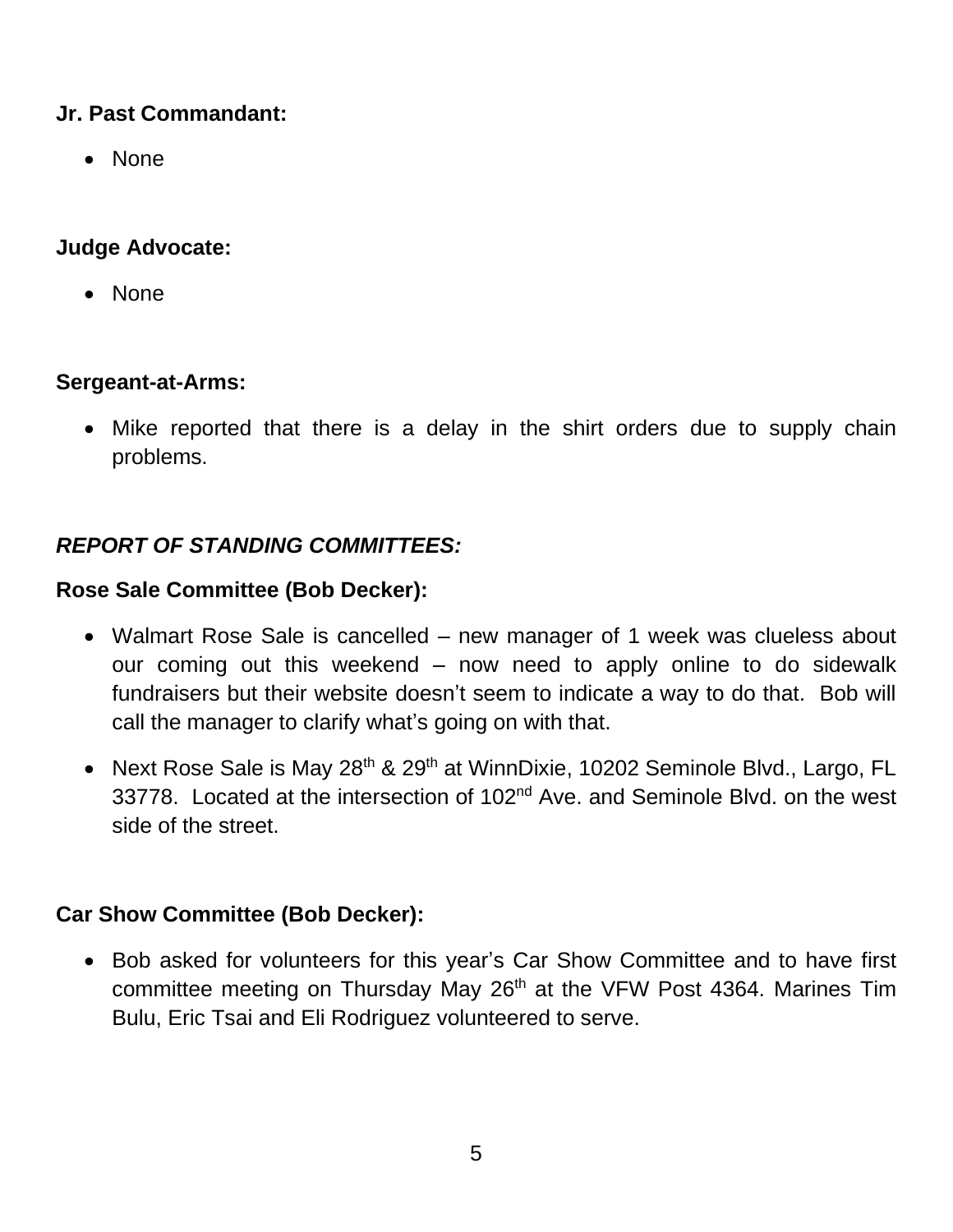#### **Venture Crew/Boy Scout Committee (Tim Bulu):**

• Judi, Dave Speegle's wife who took over the Crew when Dave passed away has herself been bothered by medical issues has reduced the activity level of the **Crew** 

#### **Marine Corps Birthday Ball Committee:**

• We need to start thinking about what to do about the MC Birthday celebration this year. The Elks Lodge has been offered as a possible location, but the committee should look into a couple options. Last year's event at Quaker Steak & Lube was very well received. The Commandant asked for volunteers for committee members and the first volunteer is not necessarily the chairperson. The committee will determine who should be the chairperson. Marines Tim Bulu, Eric Tsai and Eli Rodriguez volunteered to serve.

#### **Sign Committee (Brandon Robinson):**

• A sign replica was presented to determine whether a 30" X 30" sign is adequate and can be read from the street. Brandon Robinson moved to approve a maximum of \$600 for the sign. It was seconded by Ken Friend.

#### **Call Sheet Committee (Eli Rodriquez):**

• Its in the works. The next step is to assign squad leaders.

#### **Recruiting Poster Committee (Tim Bulu):**

• A draft was sent to the Commandant for review.

#### **Wall Plaque Committee (J. D. Pate)**

• Commandant just requested that the committee schedule a meeting at the VFW and to include the Commandant to get this project started again.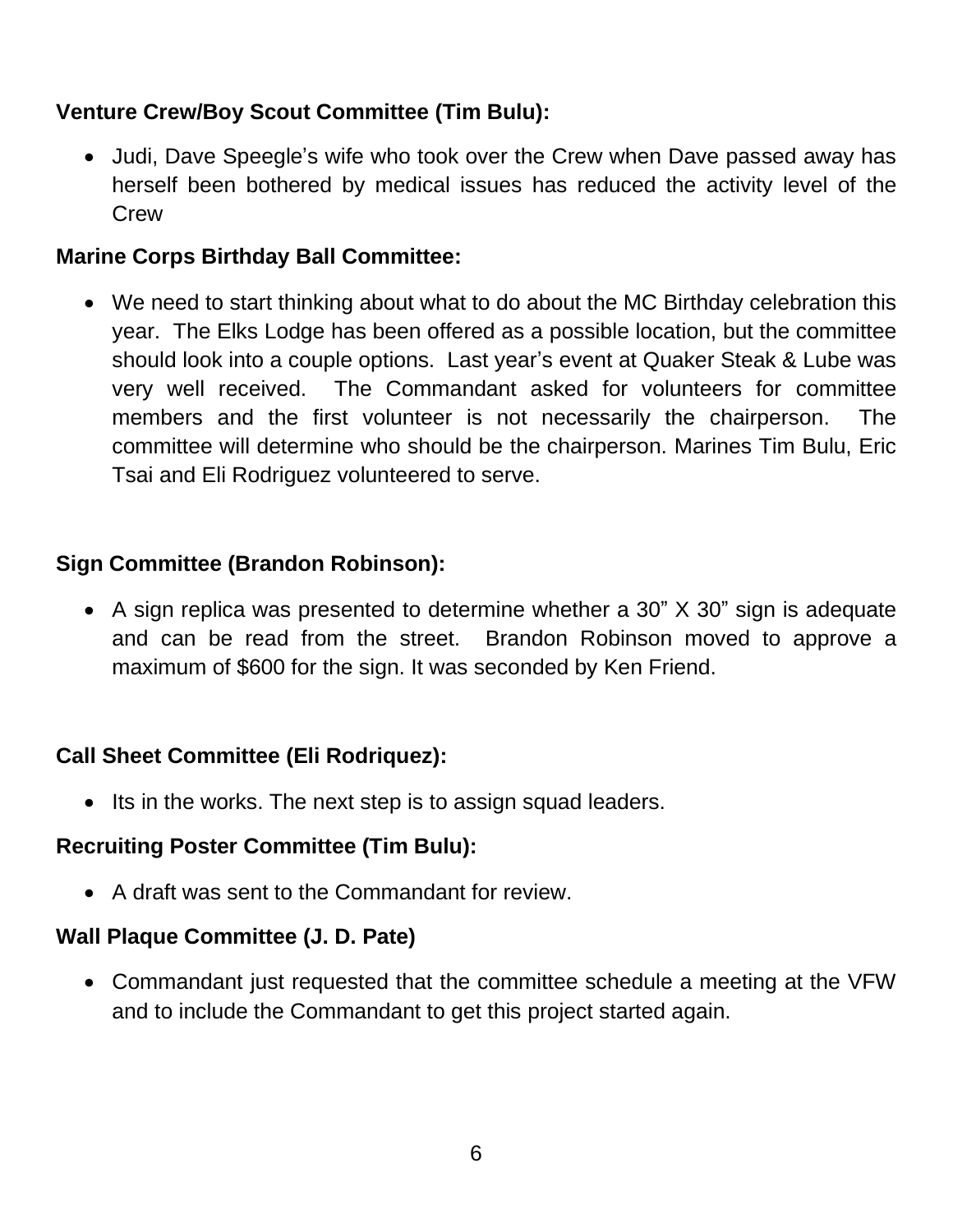### *MISCELLANEOUS REPORTS:*

#### **VAVS (Veterans Affairs Voluntary Service) (J. D. Pate):**

• None

#### **Veterans Advisory Board for Congressmen Bilirakis & Crist (J. D. Pate)**

• None

# **District 7 Vice Commandant's Report/Comments (Rudy Fontane)**

• None

# *UNFINISHED BUSINESS:*

• None

# *NEW BUSINESS:*

• None

# *INSTALLATION OF OFFICERS:*

• Conducted a repeat of Installation of Officers since the Installing officer in December was also an appointed officer and cannot conduct installation of himself. It was an oversight of everyone involved. George Cooper, Past Commandant, conducted the installation.